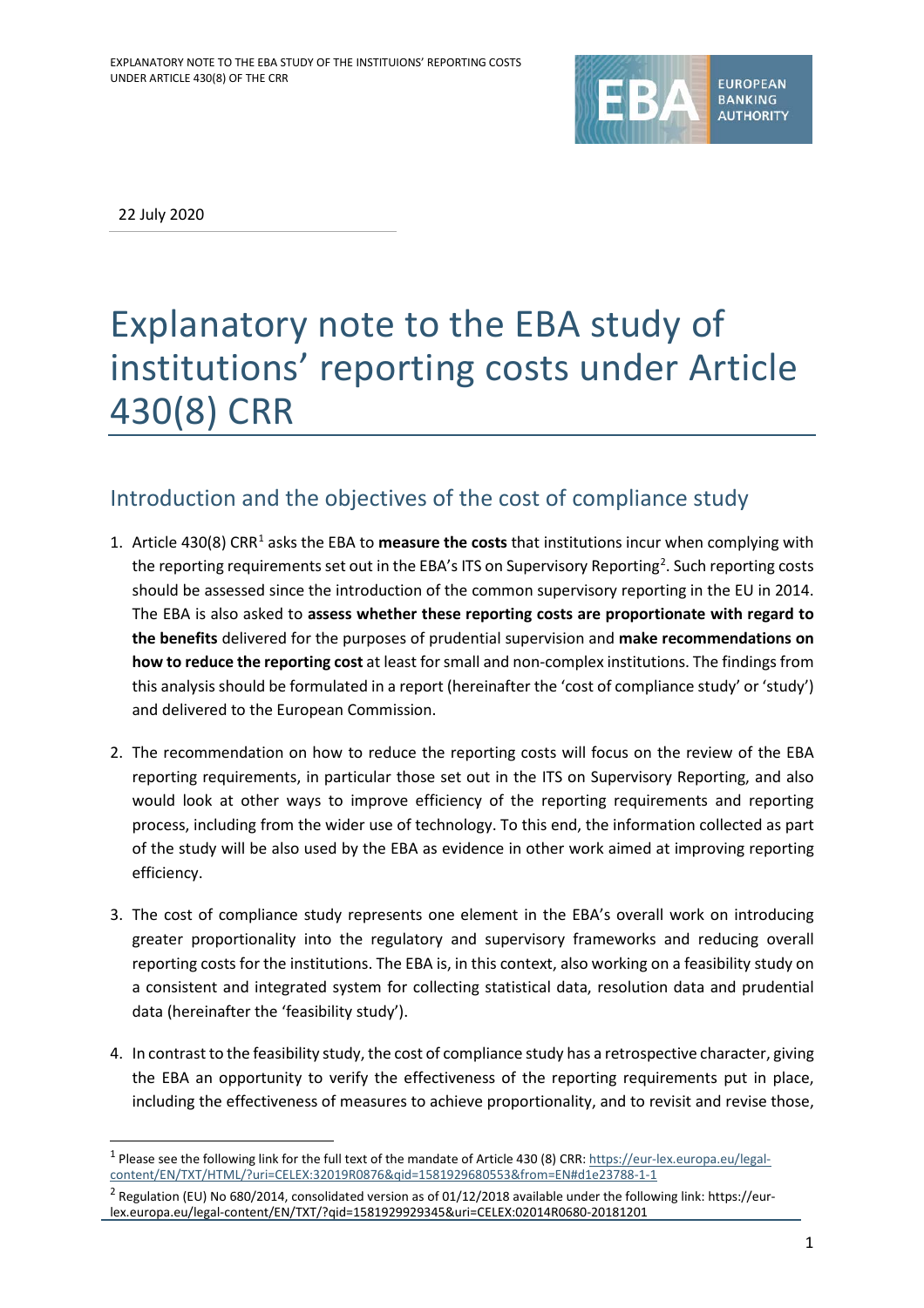

where needed. The study may also contribute to a better understanding of the cost drivers of reporting and provide insights leading to an improvement of the future reporting design.

- 5. Both exercises, however, have visible synergies, especially when looking at the use of reporting solutions and impact on (reducing) reporting costs from the wider use of technology. The EBA is planning to capitalise on these synergies when interacting with the institutions and analysing the results and making recommendations.
- 6. In response to the analysis of the reporting costs and benefits, the cost of compliance study should contain recommendations on how to reduce the reporting costs. Some specific examples of such measures are already included in the mandate of Article 430(3) CRR, for example, a potential waiver of the reporting on asset encumbrance levels and a reduction of frequencies for certain areas of reporting. The EBA will also look into other areas, for example, regarding the reporting on additional monitoring metrics for liquidity reporting that is suggested in Article 415 (3a) CRR, and will aim at determining the potential for cost savings arising from measures other than 'cutting data points' or reducing reporting frequencies.

## The scope of the exercise

- 7. The cost of compliance study aims at understanding the overall reporting costs of institutions, including ad hoc supervisory requests, with the core objective being understanding the costs and their drivers associated with supervisory reporting focused in the first instance on the **EBA supervisory reporting framework**, and in particular, the **reporting requirements laid down in Regulation (EU) No 680/2014** – the EBA's ITS on Supervisory Reporting (i.e. reporting on own funds and own funds requirements (COREP OF), large exposures (COREP LE), leverage ratio (COREP LR), liquidity (LCR, NSFR, additional monitoring metrics) as well as FINREP and reporting on Asset Encumbrance).
- 8. In the study, the EBA will also request some basic information on the costs associated with other supervisory reporting obligations, including the EBA's other reporting standards and reporting requirements set by other international, European or national bodies as well as 'ad hoc requests' from any type of authority. The assessment of reporting obligations is outside the EBA direct control (i.e. obligations that and not part of the EBA reporting framework) will not be explored prominently in the analysis nor the EBA will provide any recommendations in this regard. However, for the purposes of the complete understanding of the reporting obligations and reporting costs, the relative distribution of costs is important for the completeness purposes.
- 9. The cost of compliance study looks at the cost of reporting in relation to its **benefits for various stakeholders**, not limited to supervisory and resolution authorities, and therefore other users of supervisory reporting may contribute to providing information on benefits of the standardised supervisory reporting.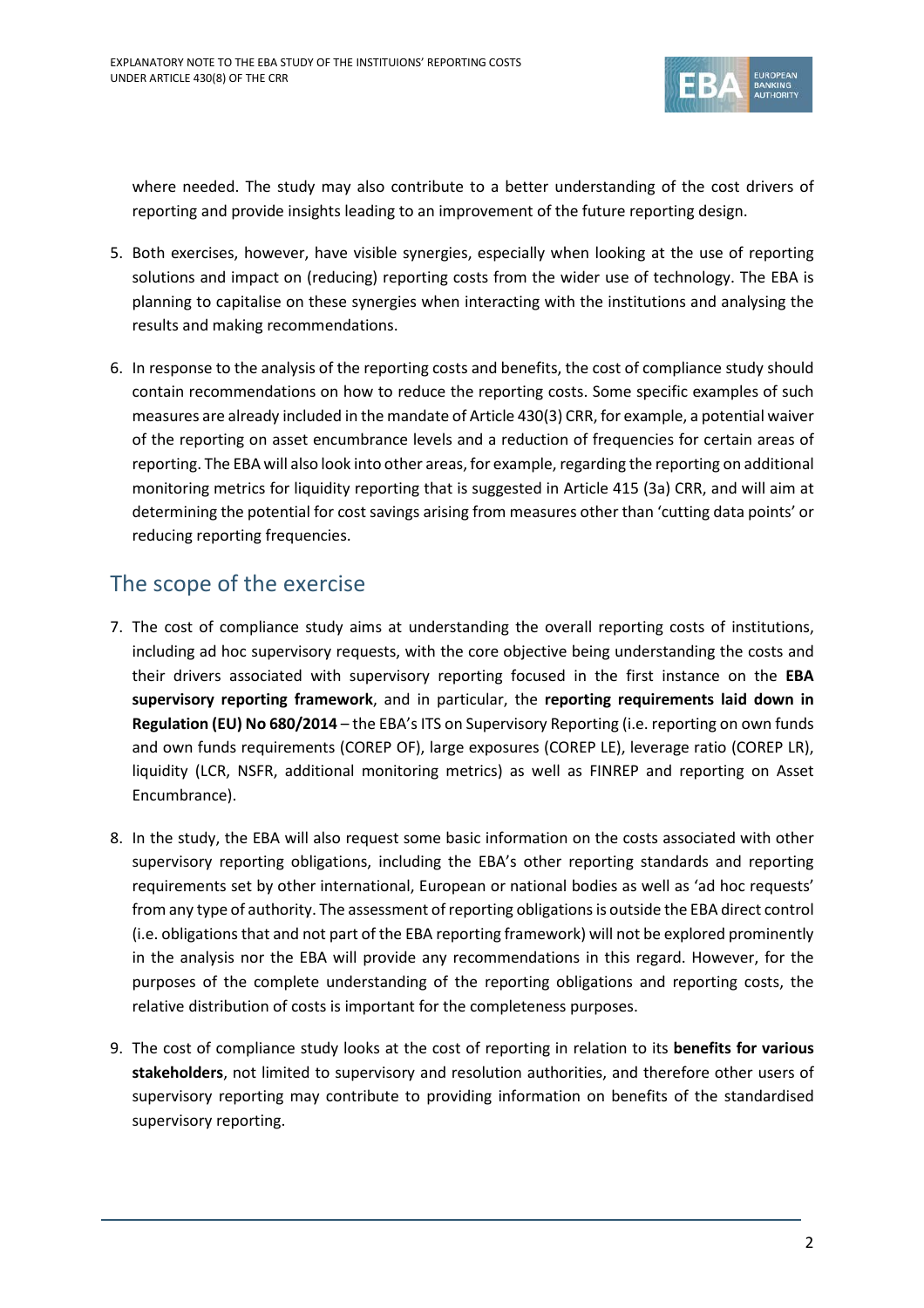

## The EBA's approach to the study

- 10.In order to address the mandate as specified in the CRR, the EBA needs to collect and assess detailed information on the cost of compliance with the reporting requirements incurred since the application of the EBA ITS on Supervisory Reporting. This is necessary to understand which reporting requirements were and are particularly costly in terms of implementation and / or ongoing submission, and which other features of the EBA's reporting framework contributed to the cost of compliance. Equally, the EBA needs to collect and assess information from both public authorities and institutions on the benefits of the standardised supervisory reporting, in order to understand if and to which degree the cost incurred may be justified in the light of the public (or other) interest.
- 11.To fulfil its mandate for this study, the EBA will organise the analytical work based on four components: (1) a questionnaire to institutions, (2) a questionnaire to the users of reporting, (3) interviews with selected industry associations and institutions, and (4) case studies (see picture below).



- 12.The main source of information for the study is a **questionnaire to credit institutions** to collect quantitative and qualitative information from institutions **on reporting costs** and cost drivers as well as benefits, to identify challenging areas of reporting<sup>[3](#page-2-0)</sup>. The questionnaire also aims at understanding the degree of effectiveness of proportionality measures put in place so far. The questionnaire will also provide the possibility to test the respondents' views on potential future changes to the supervisory reporting requirements and the EBA reporting framework. Furthermore, the questionnaire also contains a number of questions on the reporting IT solutions employed by the institutions, with the answers to those question to be used by the EBA also for the purposes of the work on the feasibility study on the integrated reporting (see also below).
- 13.A second **questionnaire** aims to gather **understanding of the benefits of standardised supervisory reporting** for its various users. This survey's primary addressee are supervisory authorities across

l

<span id="page-2-0"></span><sup>&</sup>lt;sup>3</sup> The questionnaire can be also answered by service providers as long as answers are institution-specific.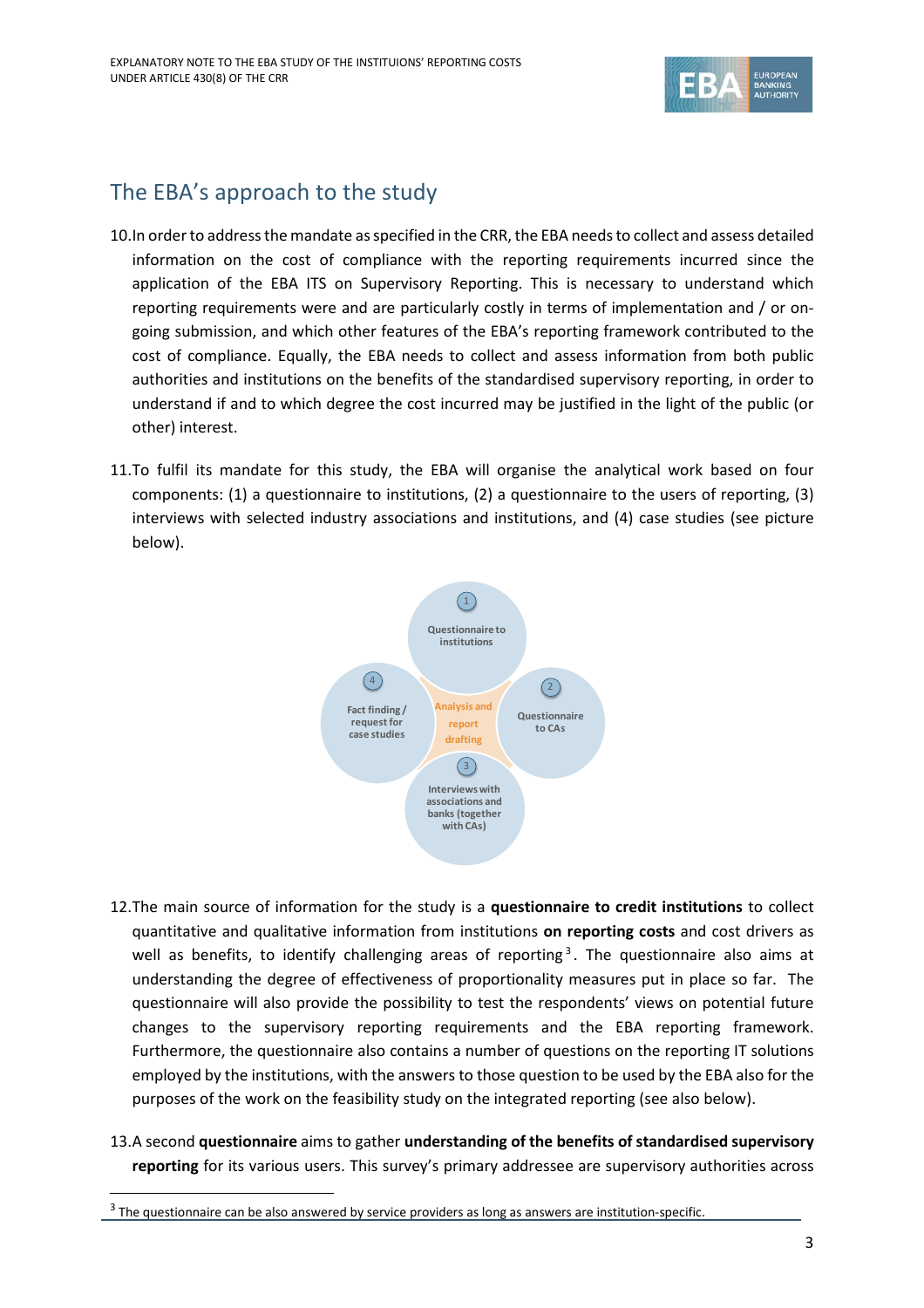

Europe and other potential users of such regulatory reporting. This questionnaire is still being developed and supervisory part of the study will be launched later.

- 14.Based on the results of the questionnaire to institutions, the EBA is also planning to organise a **limited number of focused interviews with a sample of institutions** across Europe to gather a further understanding of the sources of cost and potential measures to reduce them. These interviews will be conducted in cooperation with relevant supervisory authorities, who will also contribute to the determination of appropriate sample of institutions, and with the involvement of relevant national industry associations.
- 15.To complement the three other components of the study, and with EBA acknowledging the challenge of retrieving quantitative data on reporting cost and breaking it down according to the various criteria defined in the CRR mandate, the fourth component of the methodology is **factfinding case studies**. The EBA encourages interested stakeholders, including individual institutions, associations, software providers, academics to conduct their own quantitative evidence-based case studies on either reporting costs or benefits of certain cost reduction measures/options or both and share their results with EBA<sup>[4](#page-3-0)</sup>.

### Questionnaire to institutions

l

- 16.The questionnaire to institutions, which is the core source of information for the study, is split into two main parts that will follow separate timelines for answering:
	- a. Qualitative information on the cost of compliance with reporting obligations, benefits of reporting requirements, assessment of views on the ways how to achieve proportionality and the assessment of the expected cost reduction for specific measures aimed at making the reporting more proportionate, and information on IT solutions and data management process and procedures.
	- b. Quantitative information on the cost of compliance with reporting requirements (reporting costs and their various breakdowns).
- 17. This split of questionnaire with different deadlines for answering would allow institutions more time to prepare quantitative information on cost and cost drivers, whilst allowing the EBA to initiate the analysis based on the easier-to-provide responses to mostly qualitative questions.
- 18.The questionnaire mostly consist of multiple-choice questions. However, respondents will be also able to provide additional explanations to their responses or, for example, suggestions regarding possible changes in reporting and ways to reduce the reporting costs.
- 19.The EBA discussed a draft of the questionnaire, the specification for the fact-finding case studies and other supporting and explanatory materials with the major EU-level industry trade bodies as

<span id="page-3-0"></span><sup>4</sup> Please see the document 'The EBA study of institutions' reporting costs ('cost of compliance study' under Article 430(8) of the CRR) – specification of fact-finding case studies' for further information about the objective and possible content of those case studies.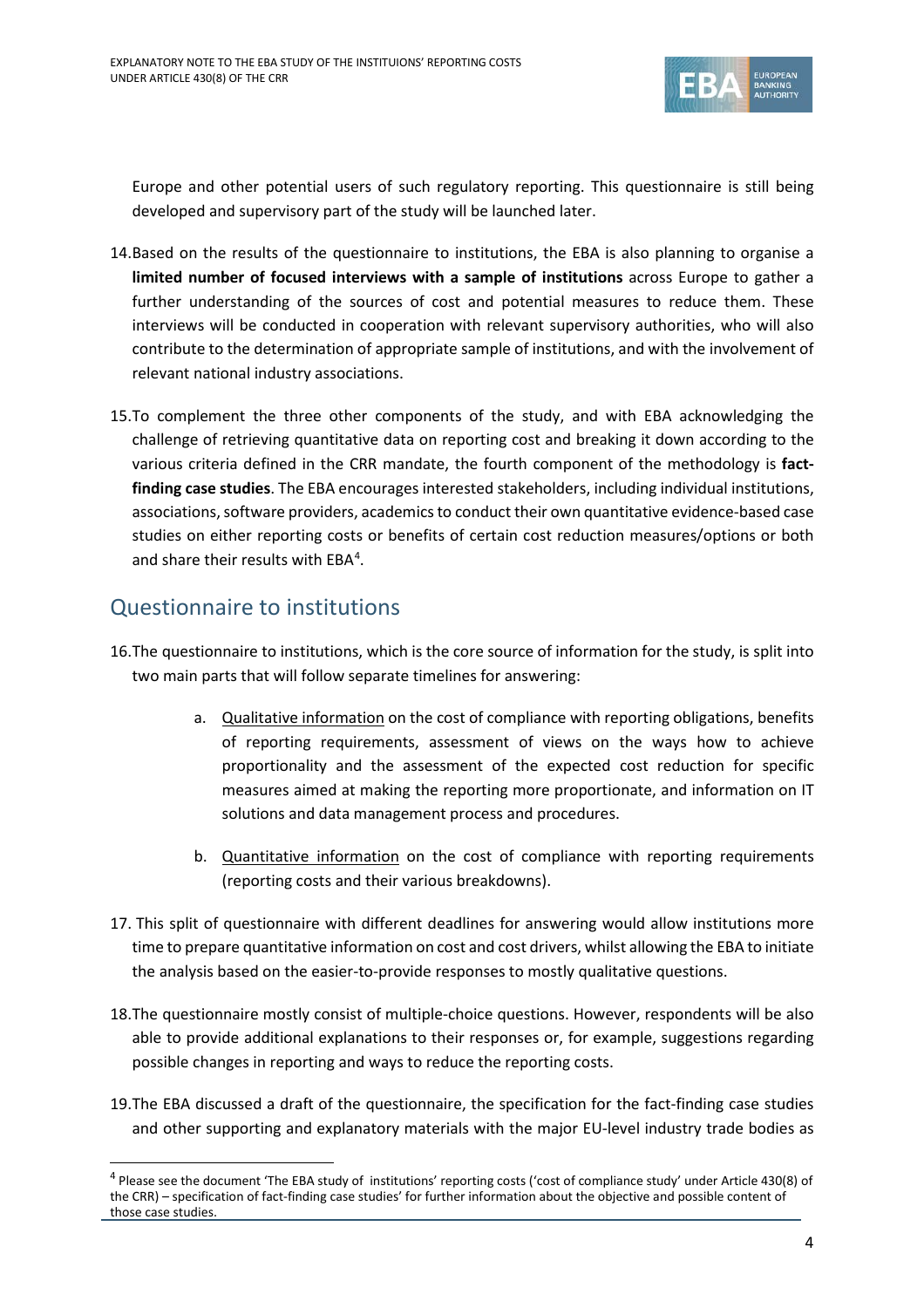

well as national trade bodies. Altogether the EBA received feedback from AFME, EBF, EACB, ESBG, and EAPB and 10 national trade bodies conveyed through the relevant competent authorities.

20.Based on the feedback received, the EBA has revised the questionnaire to address specific technical points highlighted. In order to address the concerns regarding the timeline of the exercise the EBA has split the questionnaire into two parts as described above, and apply different timelines for responding to each of the parts as explained below.

## Overall indicative timeline for the study

- 21.The original intention of the EBA also considering the timelines specified in the CRR mandate was to complete the cost of compliance study and deliver the results to the European Commission by the end of 2020. **However, this timeline is severely affected by the COVID-19 pandemic, as the exercise involves significant interaction with the industry, which is expected to focus on operational priorities in dealing with COVID-19 pandemic response in Q2 and potentially also Q3 2020.**
- 22.Based on the industry feedback and their concerns regarding the deadlines for responding to the questionnaire, and balancing with the EBA information needs for the feasibility study on integrated reporting and the need to deliver the results of cost of compliance study with as little additional delay as possible, the following timeline will be applied to the study:
	- a. Launch of the data collection and publication of the specifications for the case studies – **late-July 2020** (the questionnaire is launched as pdf document first with the IT tool for responses being made available later)
	- b. Deadline for responses to all qualitative questions **1 October 2020**
	- c. Deadline for quantitative questions **31 October 2020**
	- d. Deadline for submitting fact-finding case studies **31 October 2020**
	- e. Interviews with selected institutions and associations **late-September – October 2020**;
	- f. Questionnaire for supervisors **September-October 2020**
	- g. Final report prepared and published **31 March 2021**.

#### Communication with stakeholders

23.The EBA is working on the cost of compliance study together with relevant competent authorities across the EU. The competent authorities remain the primary point of contact of the individual institution or associations wishing to know more about the exercise, or wishing to contribute to the exercise and take part in the interviews.